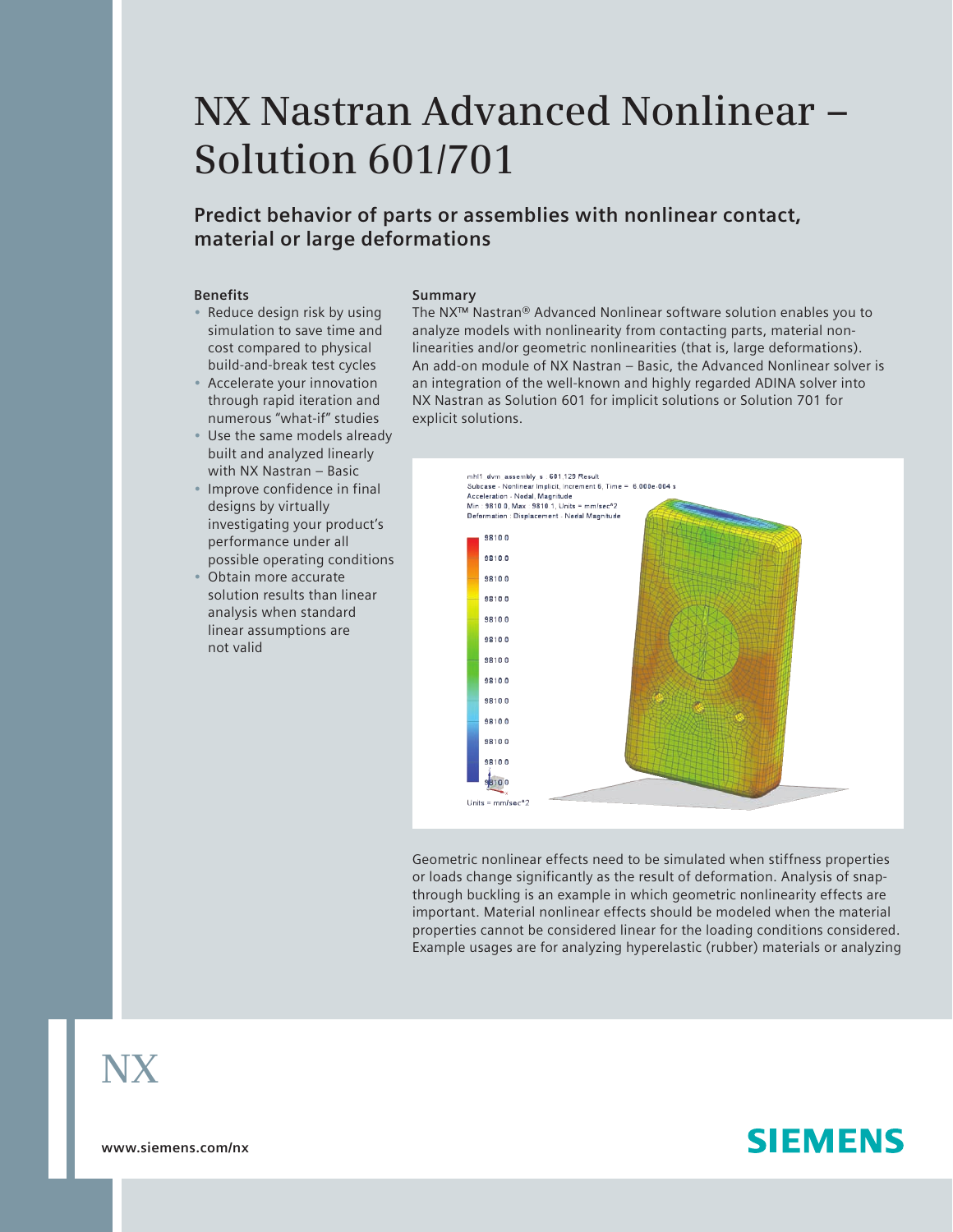metals that exhibit plastic behavior because they are stressed beyond yield limits. Advanced contact capabilities allow you to simulate surface contact using either shell or solid elements. Many mechanical simulations involve parts coming into contact under load. With the advanced Solution 601/701 surface contact capabilities, the solver determines the extent of surface contact and load transfer across the contacting surfaces as part of the solution. NX Nastran Advanced Nonlinear also has a very robust solution algorithm and efficiently obtains converged solutions for some of the most difficult and intractable nonlinear models.

The integration of the ADINA solver into Solution 601/701 is transparent to the user because the input and output formats are based on NX Nastran formats. Thus, to the user, the experience and usage of Solution 601/701 is completely Nastran-centric.

#### **Major capabilities**

#### *Contact*

- Shell and solid element face contact
- Edge contact for axisymmetric modeling
- Single and double sided contact
- Self contact
- Several friction models
- Tied contact
- Several contact algorithms
- Rigid target contact for metal forming
- Compliant (soft) contact
- Contact surface offsets
- Gap elements
- Contact pressures and force results

#### *Material nonlinear*

- Hyperelasticity models
- Mooney-Rivlin
- Ogden
- Hyperfoam
- Arruda-Boyce
- Holzapfel
- Ogden-Roxburgh (Mullins effect)
- Gasket material model
- Gasket pressure and state results
- Nonlinear elastic
- Elasto-plastic
- Thermal elasto-plastic
- Creep
- Plasticity
	- Von Mises yield criterion Isotropic hardening Kinematic hardening Mixed hardening
	- Rupture
	- Strain measures: engineering, Green-Lagrange, logarithmic
	- Stress measures: engineering, Cauchy
	- Combined Creep and elasto-plastic

#### *Geometric nonlinear*

- Large deformations
- Large strain
- Snap-through analysis (post-buckling)
- Follower forces

#### *Other modeling capabilities*

- Glue connection
- Element birth and death
- CBUSH element support
- Plane stress and plane strain element support
- Variable thickness for plane stress elements

#### *Robust solution methods*

- Full Newton iterations, with or without line searches
- Load displacement control (LDC) method
- Automatic time stepping (ATS) method
- Low-speed dynamics effect option • Energy, force and deformation
- convergence criteria • Dynamic solution with Newmark method
- for direct implicit integration Sparse solver and iterative multi-grid solver
- Stiffness stabilization for static solutions

### *Easy transition from linear*

*to nonlinear analysis*

- Add only a few nonlinear-specific entries to the linear model
- Input and output formats are similar
- Supports many advanced NX Nastran features Elastic isotropic, orthotropic materials Composites Axisymmetric modeling Plane strain modeling Material temperature dependence



*Displacement results from a metal forming example. A planar sheet is formed into an S channel.*



*Strain results from a metal forming example. A planar sheet is formed into an S channel.*



*Hyperelastic materials: displacement results from a tire model being squeezed between two plates.*